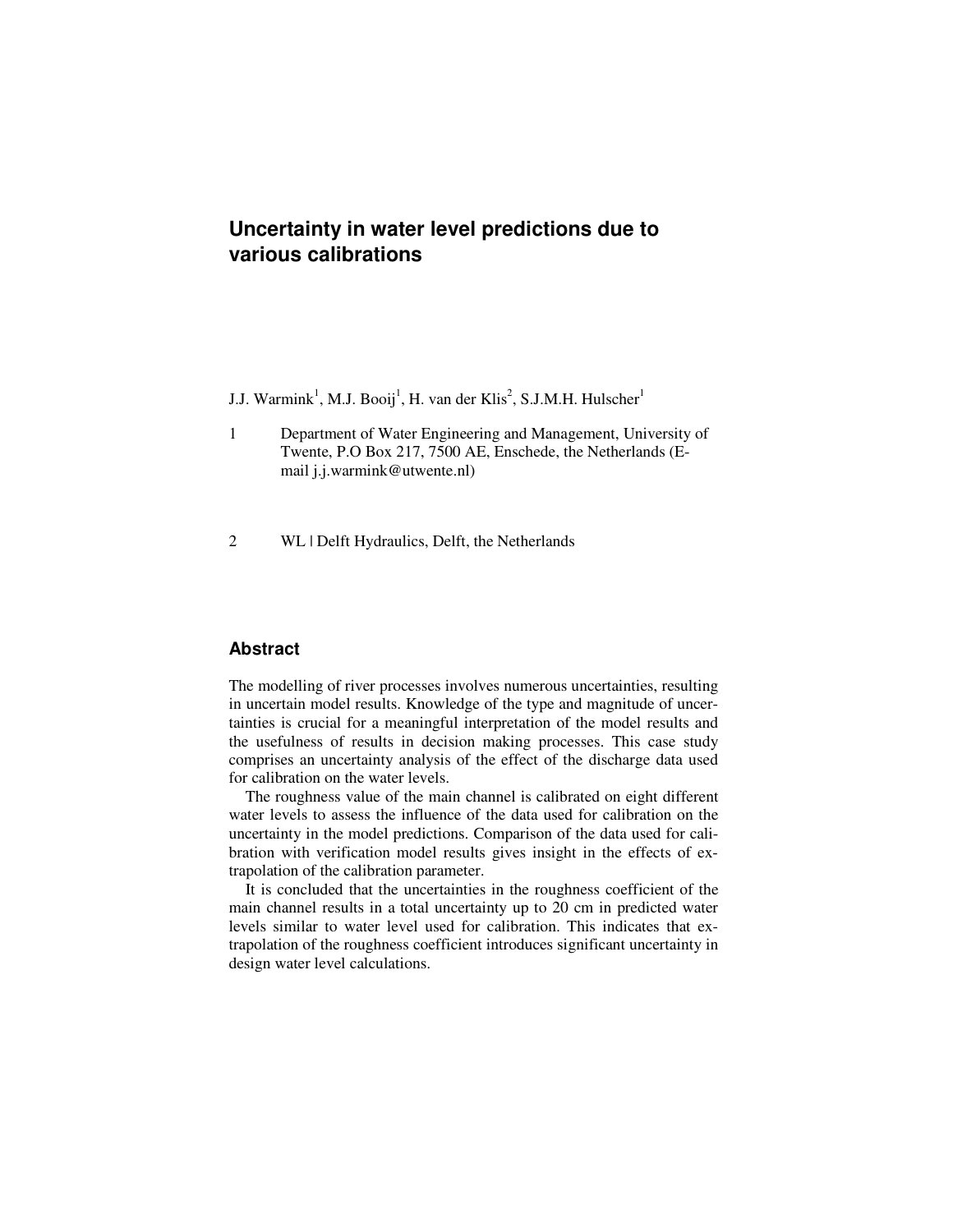## **Introduction**

The Dutch safety policy against flooding requires every 5 years an evaluation of all primary dikes in the Netherlands. In the evaluation for the River Rhine, the heights of the dikes are compared to a design water level. By law, the design water levels for the Dutch part of the River Rhine have a probability of exceedance of 1/1250 per year. These water levels are computed based on a design discharge which is derived by a statistical analysis of historical discharge peaks. The hydrodynamic river model WAQUA is used to calculate the design water levels based on the design discharge (Rijkswaterstaat, 2005).

Numerical hydrodynamic river models like LISFLOODFP (Bates and De Roo, 2000), SOBEK (WL | Delft Hydraulics, 2007), MIKE-FLOOD (DHI, 2007) and WAQUA (Rijkswaterstaat, 2005) require calibration. Calibration is needed because modelling of the relevant physical processes has multiple shortcomings. These shortcomings are mainly caused by incompleteness of our knowledge about the relevant physical processes, and limitations of computer power which does not enable us to 'perfectly' model all relevant processes (Noordam, 2006). The purpose of calibration is to find a parameter set that minimizes the difference between modelled and observed outcomes as expressed in terms of the objective function (Werner, 2004). In hydrodynamic models, the resistance of the main channel is generally used as calibration parameter (Van den Brink et al., 2006, Werner, 2004). Flow resistance is implemented in these models by means of a roughness coefficient.

During calibration, model errors are compensated by the calibration coefficient. Thereby, uncertainties in the model results are reduced. Uncertainties are present in all parts of numerical models, because these models are inherently a simplification of reality. Extrapolation of the calibration parameter to other circumstances than the circumstances used during calibration introduces uncertainty in the model results. It is important to assess the uncertainty associated with this extrapolation, because extrapolation is done, amongst others, in the Dutch dike safety computations. Therefore, the objective is to assess the uncertainty in water level predictions, due to calibration on different water levels. The questions answered in this paper are:

- 1. What is the variation in the roughness parameter due to differences in the calibration discharge?
- 2. What is the quantitative effect of the uncertain roughness on the resulting water levels?
- 3. What is the influence of extrapolation of the calibrated roughness on the uncertainty of predicted water levels?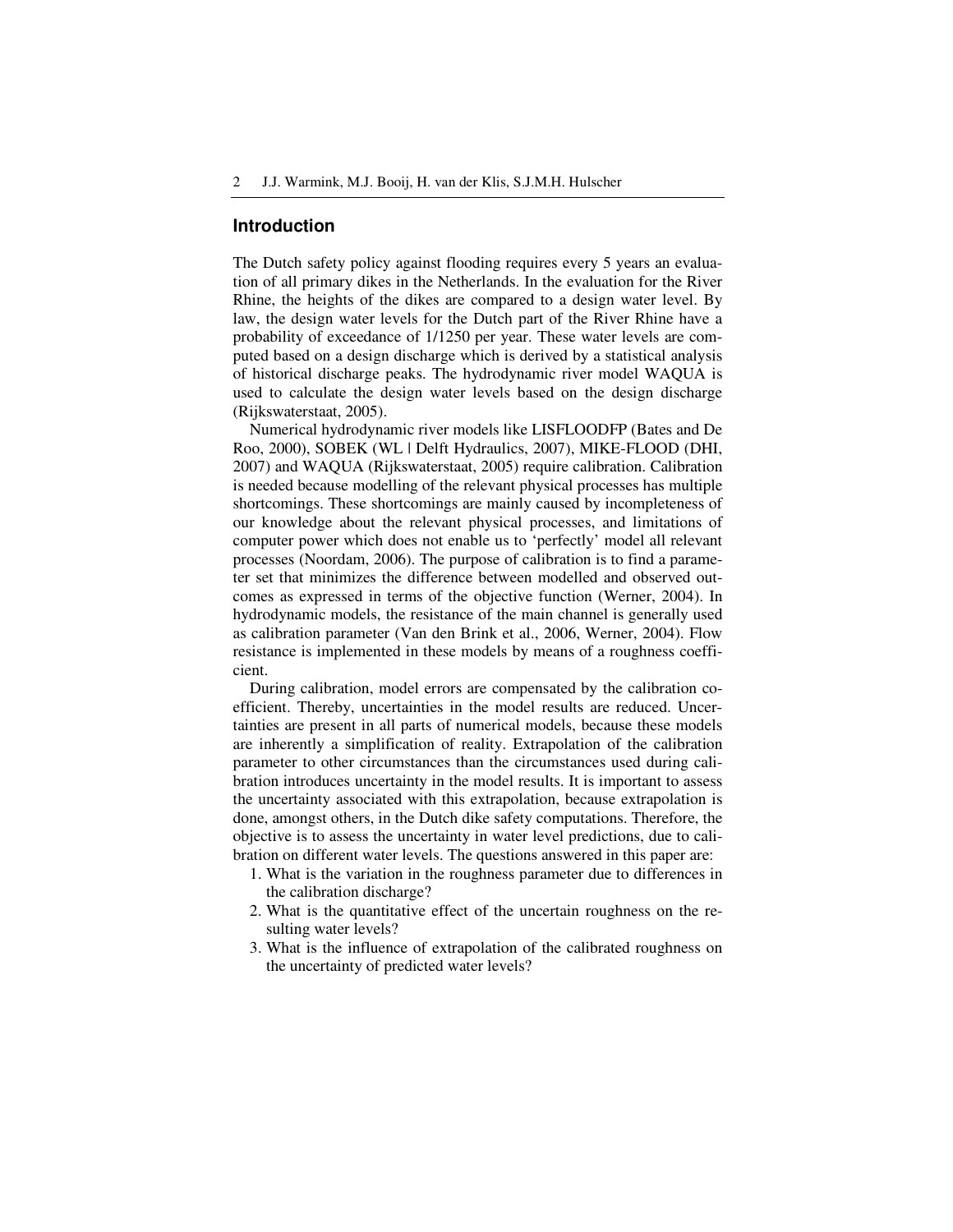The outline of the paper is as follows. Firstly the uncertainty classification method by Walker et al. (2003) is described to give an overview of uncertainties in hydraulic river models. Subsequently, the WAQUA model as used by the Dutch water board and the case study approach are presented. The results from the model analysis are then shown and discussed. In the conclusion, the answers on the research questions are given and plans for future study are presented.

#### **Uncertainty in river models**

Uncertainty is defined by Walker et al. (2003) as being any departure from the unachievable ideal of complete determinism. They presented a classification based on the classifications by Janssen et al. (1990) and Van Asselt and Rotmans (2002). The classification method by Walker et al. (2003) distinguishes between the *source* (or nature) of uncertainty, the *location* of the uncertainty in the model and the *degree* of uncertainty.

Two sources of uncertainty can be distinguished: variability (inherent uncertainty) and limited knowledge (epistemic uncertainty). Variability represents the randomness of variations in nature and limited knowledge is a property of the state of knowledge in general or of the modeller. The second feature is the location where the uncertainties manifest themselves within the model, its context or the input and parameters of the model, which are actually parts of the model itself. The third feature is the degree of uncertainty, which deals with the different levels of knowledge, ranging from complete deterministic understanding up to total indeterminacy (in case we do not know what we do not know). These features are combined in the uncertainty matrix (Table 1). The matrix is used to give an overview of important uncertainties (RIVM/MNP, 2003) and show how the uncertainties influence the model.

One of the main sources of uncertainty in modelled water levels is the uncertainty of the resistance coefficient of the river bed (Chang et al., 1993, Van der Klis, 2003). Two main reasons for the uncertain roughness in hydrodynamic models are (a) the roughness coefficient is an approximation of physical resistance processes by empirical relations, and (b) the roughness coefficient is usually applied as a calibration parameter (Noordam, 2006).

According to Hoerner (1965) hydraulic resistance is caused by all retardations in or due to fluid motion. Hydraulic resistance in natural rivers consists, amongst others, of grain resistance, resistance due to bed form (i.e. ripples and subaqueous dunes), vegetation resistance, plan form resistance (i.e. resistance due to channel alignment) and resistance caused by invariability of the flow (i.e. velocity differences in space and time) (Chow,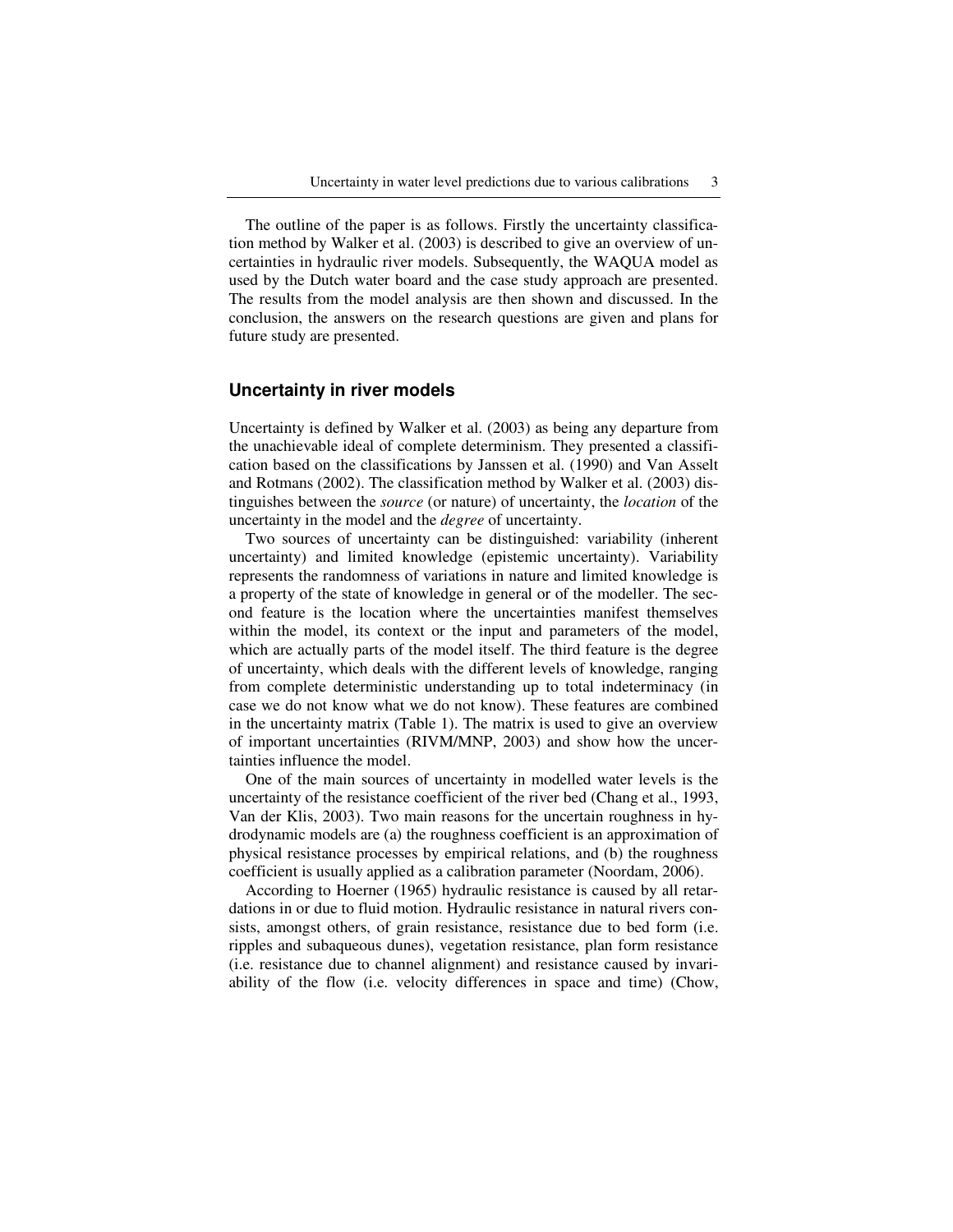1959, Hoerner, 1965). These resistances are included in the WAQUA model in empirical relations which cause model uncertainty. Grain resistance, for example, is combined with bed form resistance in an empirical roughness predictor. The results from the roughness predictor are independent of the physical grain size and bed forms, because the predictor relates roughness directly to water depth. The roughness predictor and the empirical parameters in this predictor are included in the uncertainty matrix as two separate entries. Thereby, showing the uncertainties due to grains and bed forms are shown in the uncertainty matrix (Table 1).

Table 1: Uncertainty matrix modified by Noordam (2006) after Walker et al. (2003). The matrix is filled with examples of uncertainties in roughness, which occur in the WAQUA model.

| Feature $\rightarrow$                         |                      |             | 1. Source of $\ $ 2. Location of |           |          |       |            | 3. Degree of uncertainty       |                      |                          |
|-----------------------------------------------|----------------------|-------------|----------------------------------|-----------|----------|-------|------------|--------------------------------|----------------------|--------------------------|
|                                               | uncertainty          | uncertainty |                                  |           |          |       |            |                                |                      |                          |
|                                               |                      |             |                                  | Model     |          |       |            |                                |                      |                          |
| ↓ Uncertainty                                 | imited knowl<br>edge | Variability | Context                          | Structure | echnical | Input | Parameters | Ė<br>Quantifiable<br>certainty | analysis<br>Scenario | Recognised igno<br>rance |
| Grain<br>resistance<br>Bed form<br>resistance | X                    | X           |                                  | X         |          | X     |            | X                              |                      | X                        |
| Calibration                                   |                      | X           |                                  |           |          |       | X          |                                | X                    |                          |

In decision making, numerical models results are interpreted using a deterministic approach. The WAQUA model results are presented in terms of *the* water level and velocities at a certain time and location. Numerous errors are present in the model prior to calibration. During calibration these errors are compensated in the value of the calibration coefficient. At other circumstances than during calibration, the errors in the model have a different effect on the model results. These effects are not compensated by the calibrated coefficient and result in errors in the predicted model results. These uncertainties introduced during calibration are not taken into account in model application. Because the uncertainty caused by extrapolation of the calibrated roughness is caused by the model uncertainties prior to calibration, quantification of the uncertainties in numerical models is of main importance.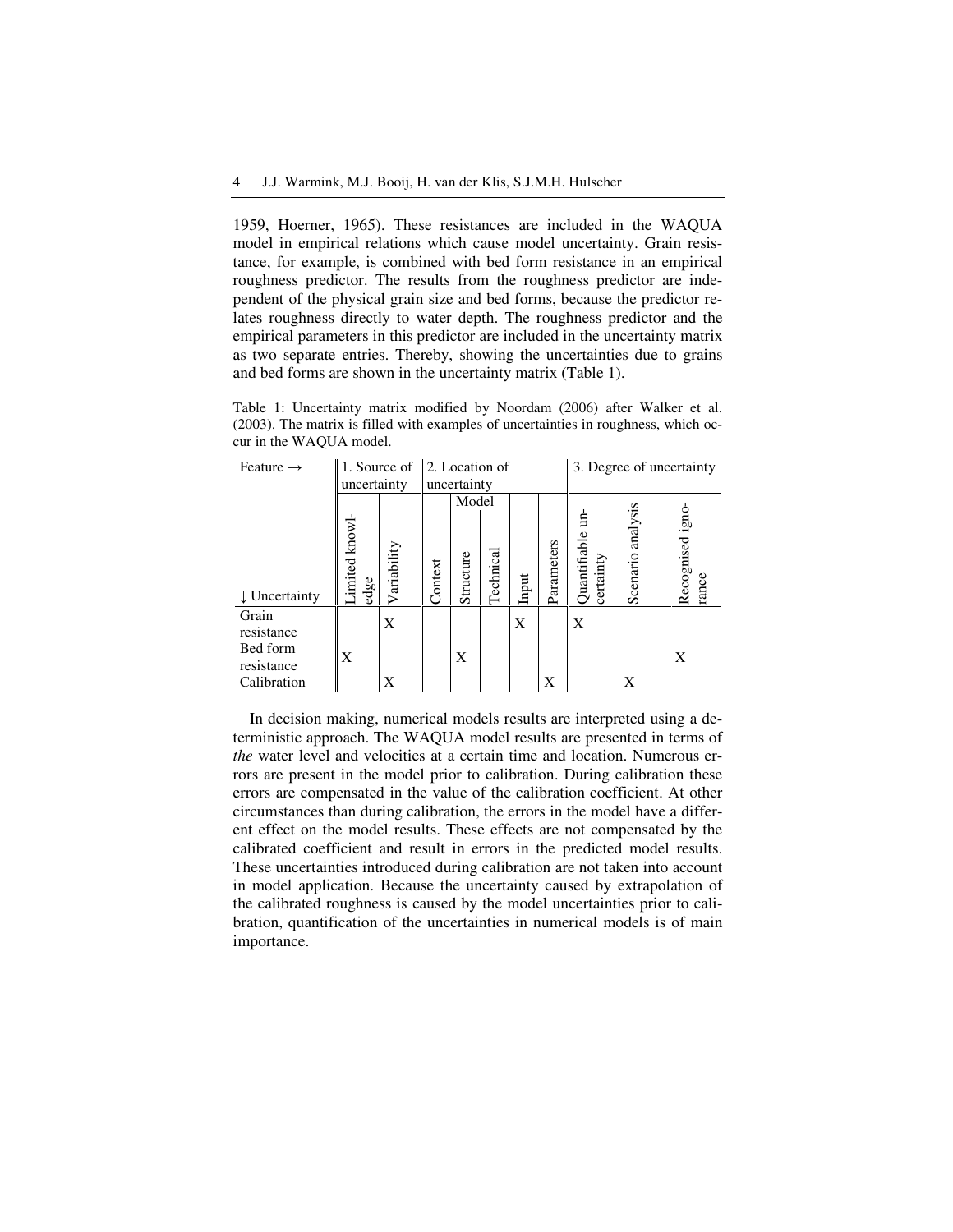# **Methods**

#### **WAQUA model**

The design water levels in the Dutch Rhine branches are calculated using amongst others the numerical, two dimensional, depth averaged river model WAQUA. This model consists of: 1) the program environment SIMONA (Rijkswaterstaat, 2005) which holds the shallow water equations to simulate the water flow, and 2) the schematization of a certain period with corresponding input parameters (e.g. measured stage-discharge relations, riverbed roughness, upstream discharge, etc.). In this paper, the term 'model' means the combination of model code, schematization, input and parameters.

The schematization consists of a calculation grid, the bathymetry of the river bed, and mapped characteristics of the flow channel (e.g. grain size, vegetation distribution, and other objects like houses, bridges, barriers, spillways, etc.). The most recent version of the WAQUA model of 2006 has grid sizes of approximately 40 m. The time required to simulate one full day for the Dutch distributaries is approximately one hour.

Calibration of the WAQUA model for design water level calculation is carried out using the 1995 model schematization, with corresponding discharge peak and measured water levels at several locations along the River Rhine (Van den Brink et al., 2006). The 1995 peak is used, as it is the highest measured discharge peak in the River Rhine in recent history and is therefore assumed to represent the design discharge of  $16000 \text{ m}^3/\text{s}$  best. The 1995 peak had a maximum discharge of 12000 m 3 /s at Lobith, which is 75 % of the design discharge.

#### *Main channel roughness*

Hydraulic roughness of the main channel consists mainly of both grain roughness and roughness due to bed forms (ripples and subaqueous dunes) (Van Rijn, 1984). In the WAQUA model, the roughness of the main channel is expressed as an equivalent sand roughness according to Nikuradse,  $k_n$ , which is a measure for the irregularity of the bed, expressed in m. For an alluvial river bed with bed forms, this roughness is calculated according to Van den Brink et al. (2006) after Van Rijn (1984):

$$
k_n = \alpha \cdot h^{0.7} \left[ 1 - \exp\left(-\beta h^{-0.3}\right) \right] \tag{1}
$$

where  $\alpha$  and  $\beta$  are empirically determined parameters and h is the water depth (m). Herein,  $\alpha$  is adapted during calibration, because  $k_n$  proved most sensitive to  $\alpha$  (Duits and Wijbenga, 1998);  $\beta$  is fixed at 2.5 (Wijbenga and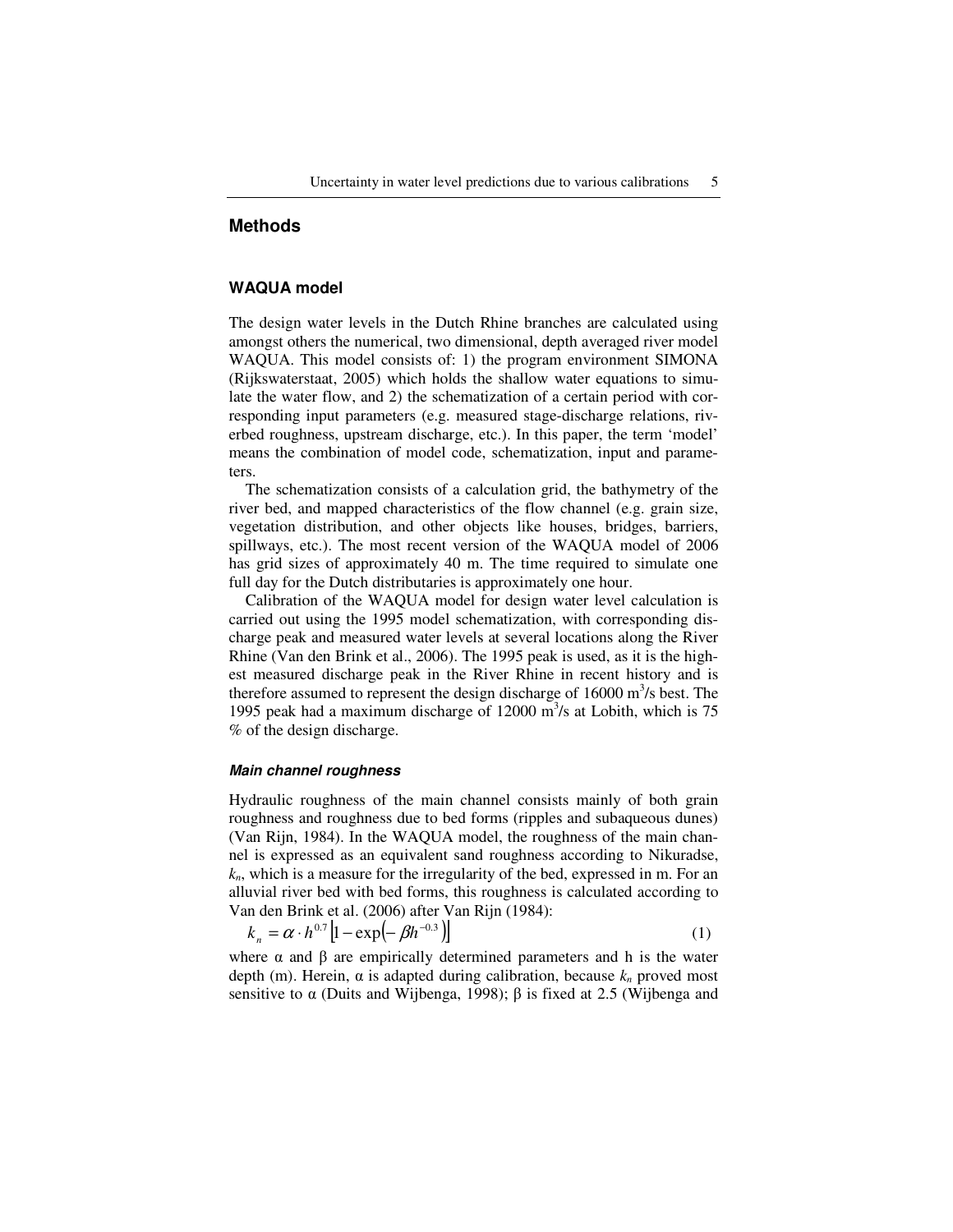Duits, 1998). This equation gives the direct relation between water level and roughness due to bed forms. Equation 1 is only valid during high water levels, because only roughness due to bed forms is included and subaqueous dunes do not form during low water levels. Furthermore, equation 1 assumes that the height of subaqueous dunes is in equilibrium with water level. Because the water level is never constant in a natural river, dune height always has a time-lag.

Subsequently,  $k_n$  is converted to a Chézy coefficient  $C$  (m<sup>1/2</sup>/s) for application in the shallow water equations. Its value is computed using the White-Colebrook resistance predictor (Van Rijn, 1994):

$$
C = 18 \log \left( \frac{12h}{k_n} \right) \tag{2}
$$

In the WAQUA model  $k_n$  and Chézy are calculated separately for each grid cell, because both depend on the water level in the grid cell. Therefore, the roughness is different for each cell, but the relation between water level and roughness is constant after calibration.

#### **Waal model**

In this study, the WAQUA model is used for the Waal branch only, so no bifurcation points are included in the model. Absence of bifurcation points makes the calibration procedure easier because no calibration on the discharge distribution at the bifurcation points is necessary. Fig. 1 shows the location of the Waal branch in the full WAQUA model of the Dutch distributaries. Water level measurements are conducted continuously at stations along the River Waal. The Waal model comprehends the measurement stations: Pannerdensche Kop, Nijmegen Haven, Tiel Waal, Zaltbommel, Vuren and Werkendam (Fig. 1). For the Waal branch, only the 1995 (model code: J95\_4) and 1993 (J93\_4) models were available with corresponding input data needed for calibration.

Bathymetries of the river bed for both models are measured in the period around the discharge peak using single-beam echo sounding. Input data for the WAQUA model consists of initial water levels, initial velocities and boundary conditions (Rijkswaterstaat, 2005). The roughness of the floodplain area in the modelled river stretch is estimated using the vegetation type method according to Van Velzen et al. (2003). This method comprises that every patch of vegetation in the floodplain area is classified by type. Every vegetation type is assigned a fixed roughness value, based on an empirical roughness predictor (Klopstra et al., 1997).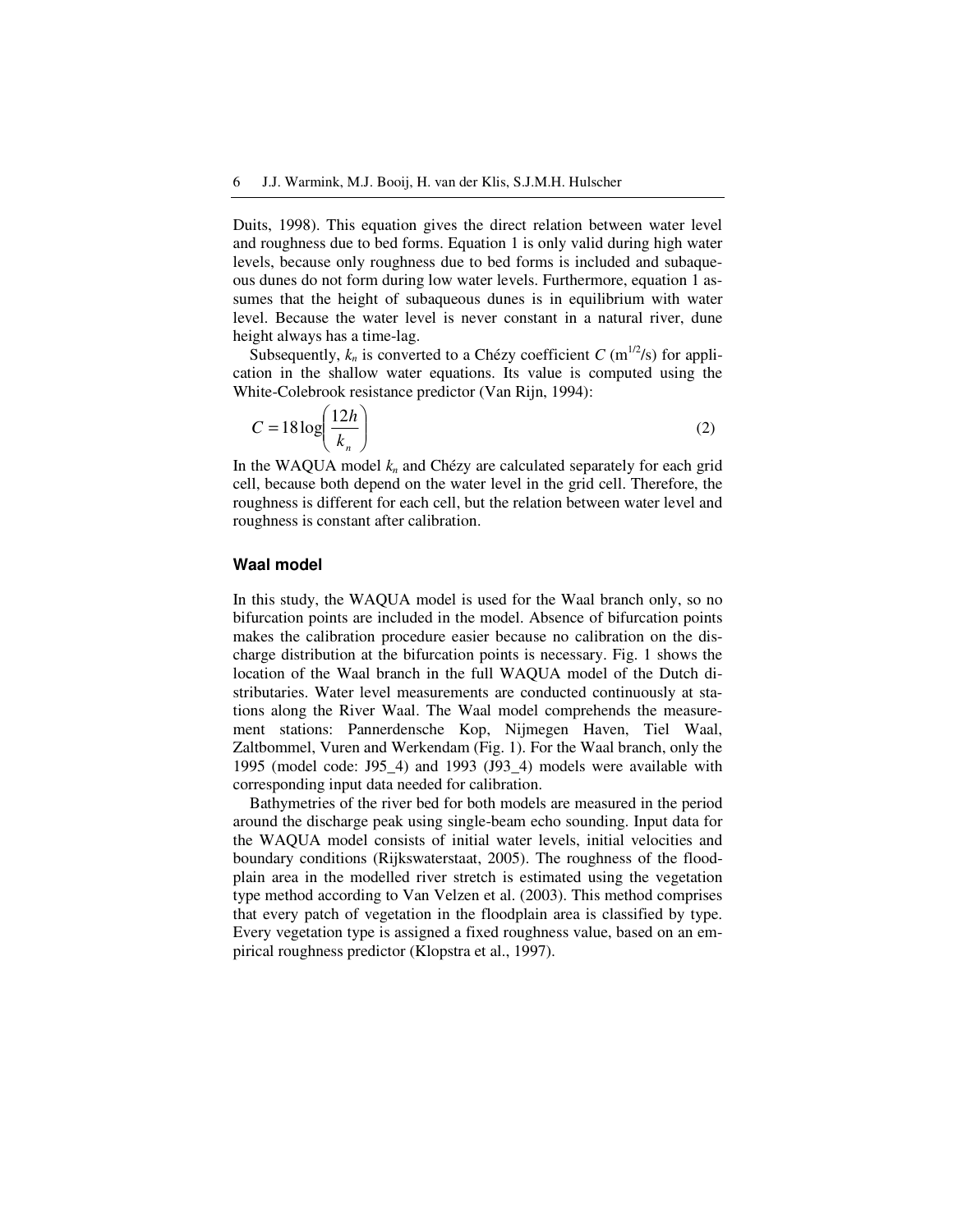

Fig. 1: Location of the WAQUA model schematization in the Netherlands (top right). The selected Waal model (bottom) with the measurement stations indicated by the arrows and the river kilometres as black crosses.

The full versions of these models are used in practise for calibration (1995) and verification (1993) of the roughness for the most recent determination of design water levels, in 2006 (Van den Brink et al., 2006). Comparison of the 1993 and 1995 models shows that similar vegetation and bathymetry measurements are used for the 1993 and 1995 model schematizations, because not all aspects which are schematized in the model are measured yearly in the field. Water level data with corresponding schematization were available from 11-01-1993 until 01-30-1994 for the 1993 peak discharge and from 12-01-1994 until 03-01-1995 for the 1995 peak discharge. This data comprehends the near flood events of 1993 (12-26- 1993) and 1995 (02-01-1995), which both had a maximum discharge at Lobith of approximately  $12000 \text{ m}^3\text{/s}.$ 

#### *Boundary conditions*

The boundary conditions of the Waal model consist of a discharge series upstream and measured water levels at the downstream end of the stretch. The upstream boundary condition is defined just upstream of Pannerdensche Kop at the left bank, at the Dutch-German border. This location is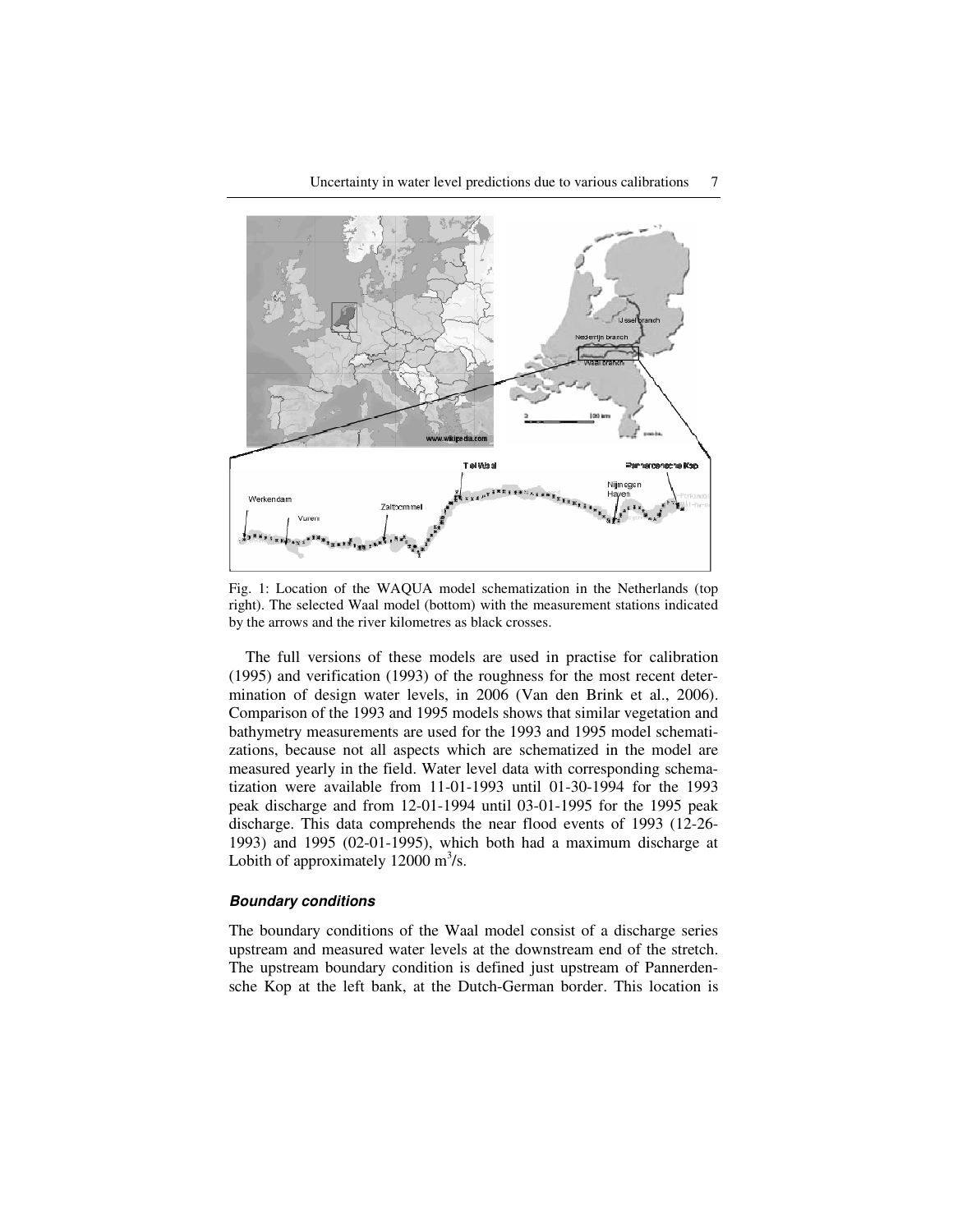chosen, so the distance from Pannerdensche Kop to the upstream boundary condition ensures a stable model run at Pannerdensche Kop. The upstream boundary condition for this case study is computed by running the full WAQUA model including the Nederrijn and IJssel branches. The roughness for this model run is taken from the design water level computation and is calibrated on the 1995 peak discharge. The output of the full model at the location of the upstream boundary condition in the Waal model gives the boundary condition for the Waal model.

The downstream boundary condition is set at Werkendam and is determined by water level measurements during the peak discharges of 1995 and 1993. Initial water levels and velocities must be defined for every model run. These are calculated using a constant upstream discharge, which is equal to the discharge at the beginning of the calibration and verification run.

## *Calibration*

The model is calibrated on the roughness of the main channel only by adapting  $\alpha$  in equation 1 (Van den Brink et al., 2006). The river is divided into sections between measurement stations (Fig. 1). Calibration is conducted by optimizing the predicted water levels by adapting  $\alpha$  for every section separately. Water levels around the maximum of the discharge peaks only are optimized. This maximum is determined for every station as the highest water level or when multiple equally large maxima exist, the central maximum or first of the two central maxima (Van den Brink et al., 2006).

The calibration "window" is defined as the 24 hour period around the top of the discharge. The average difference between the predicted water levels and the measured water level in the calibration window is minimized with a threshold value of 0.005 m (5 mm) after which calibration is defined successful.

## **Case study setup**

For our experiment we redo the official calibration used for the design water level calculations. But we use eight different calibration discharges: three sub peaks in 1993 and five sub peaks in 1995, including both near flood events (Fig. 2). The roughness from the official calibration (Van den Brink et al., 2006) is used as initial roughness value for all calibration runs. These calibrations results in eight sets of roughness values for each of the six sections.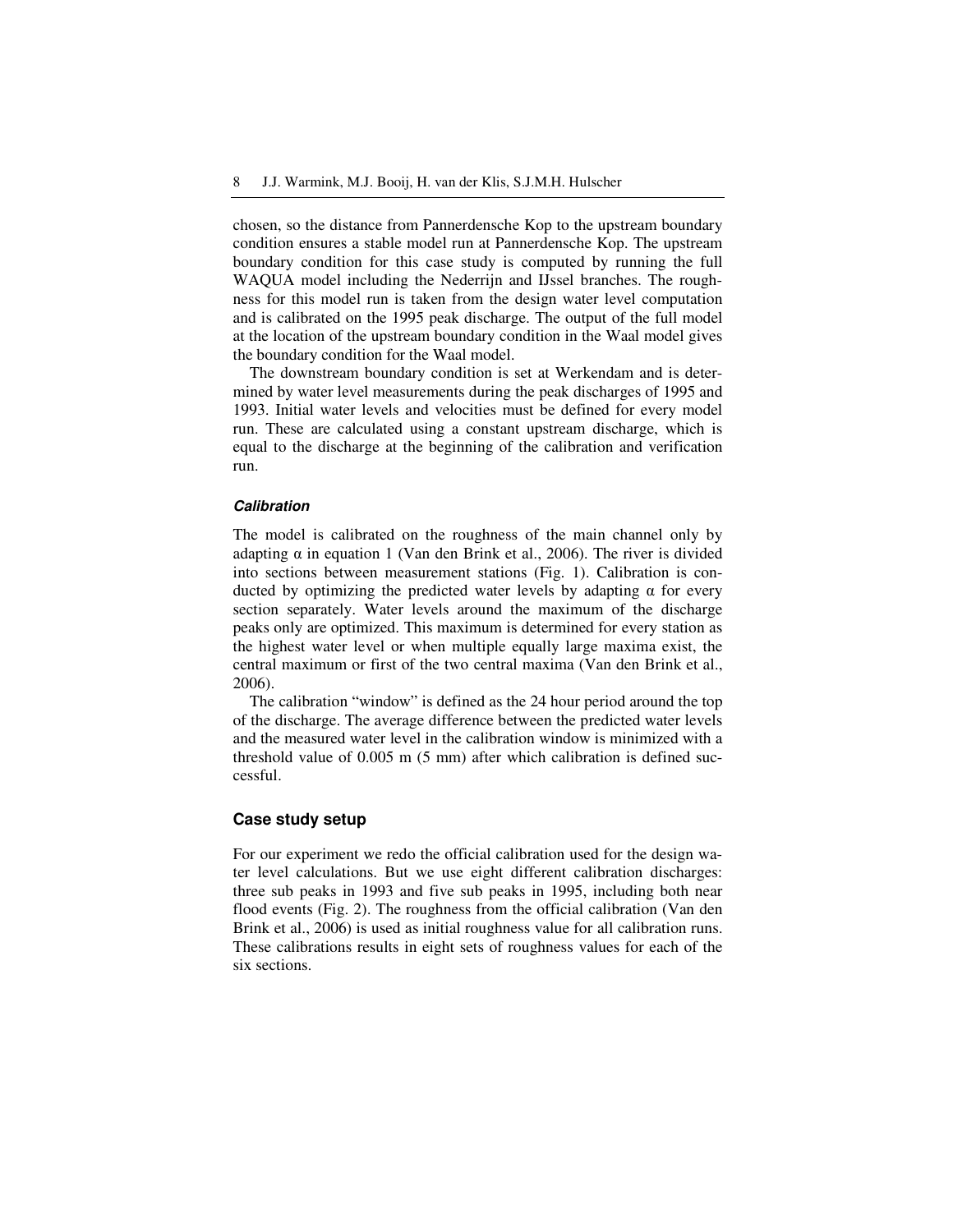Subsequently the propagation of the uncertain roughness on the variability of predicted water levels is determined. Therefore eight model simulations are carried out using the roughness values from the eight calibrations as input for the 1995 model from 12-01-1994 to 03-01-1995. This gives eight different water level series along the River Waal for the simulated period.



Fig. 2: The design discharge, used for calculation of dike safety compared to the discharge peaks of 1993 and 1995, used for model calibration and verification respectively. The calibration windows are shown between the two vertical lines and have a code referred to in the text. The peak discharges occurred on  $26<sup>th</sup>$  of December 1993 and the first of February 1995.

To predict the effect of extrapolation of the calibrated roughness, first the roughness values are compared to the data used for calibration. Secondly, the errors in the predicted water levels using the 1993 and 1995 calibrated roughness values are compared to the measured water level. We focussed on the uncertainty in the roughness values and resulting water levels on high water levels only, because equation 1 is only valid at these water levels. We define high water levels as the water level resulting from a 5000 m<sup>3</sup>/s at Lobith, which is approximately 3300 m<sup>3</sup>/s for the Waal branch only. Around this discharge, the floodplain area becomes part of the flow section and floodplain roughness influences the total bed roughness.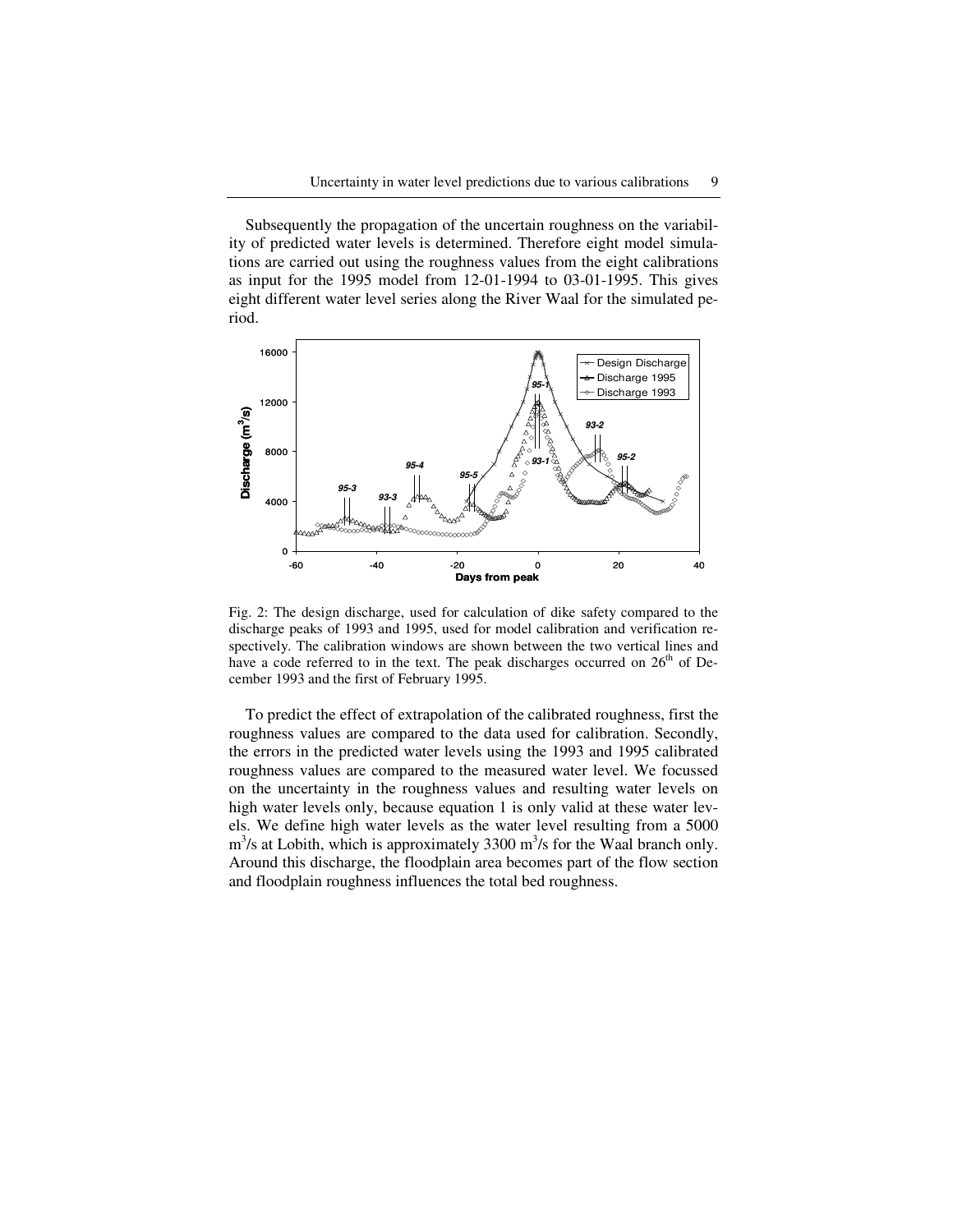# **Results**

#### **Uncertainty in the roughness coefficient**

Fig. 3 shows the roughness sets expressed in Chézy values for the eight calibrations. The figure shows a general downstream trend of decreasing Chézy values (increasing roughness). This trend can be explained by the decreasing size of the sediment in downstream direction, which leads to increasing dune formation and therefore decreasing Chézy value (Juliën et al., 2002).

For calibration, two schematizations from 1993 and 1995 are used. Fig. 3 shows no dependence between the used schematization and calibration results. Calibration on the high peaks of the 1993 model gives similar results to calibration on the high peak 1995. Also, the range of the results from the 1993 calibration is comparable to the range of the results from the 1995 calibration. This can be explained, because the schematized period differs only one year and the schematizations are based on field measurements which are not conducted every year. Therefore, both schematization are mainly based on the same measurement data and show great similarity.

| Description                          | n     | Chézy |
|--------------------------------------|-------|-------|
| Concrete lined channel               | 0.013 | ±100  |
| Unlined earth channel                | 0.020 | 73    |
| Straight stable deep natural channel | 0.030 | 49    |
| Winding natural streams              | 0.035 | 42    |
| Variable rivers, vegetated banks     | 0.040 | 37    |
| Mountainous streams (rocky bed)      | 0.050 | 29    |

Table 2: Examples of roughness values from literature, formatted after (Shaw, 1999). Manning values are recalculated to Chézy values using the equation presented in Van Rijn (1994) with a water depth of 10 m.

Fig. 3 shows a large range of roughness values resulting from calibration on different discharge peaks. The variability of the roughness, for the three upstream sections, shows an average range of 10  $m^{1/2}s^{-1}$  depending on the river section. We observe that calibration on low discharge peaks (1993 peak 3 and 1995 peak 3, 4, 5) results in high Chézy values, while calibration on high discharge peaks (1993 peak 1, 2 and 1995 peak 1, 2) results in lower Chézy values. The Chézy values of the two most downstream sections however, have an unrealistic range. In these sections, calibrations on the lowest discharge peaks result in large Chézy values, whereas the high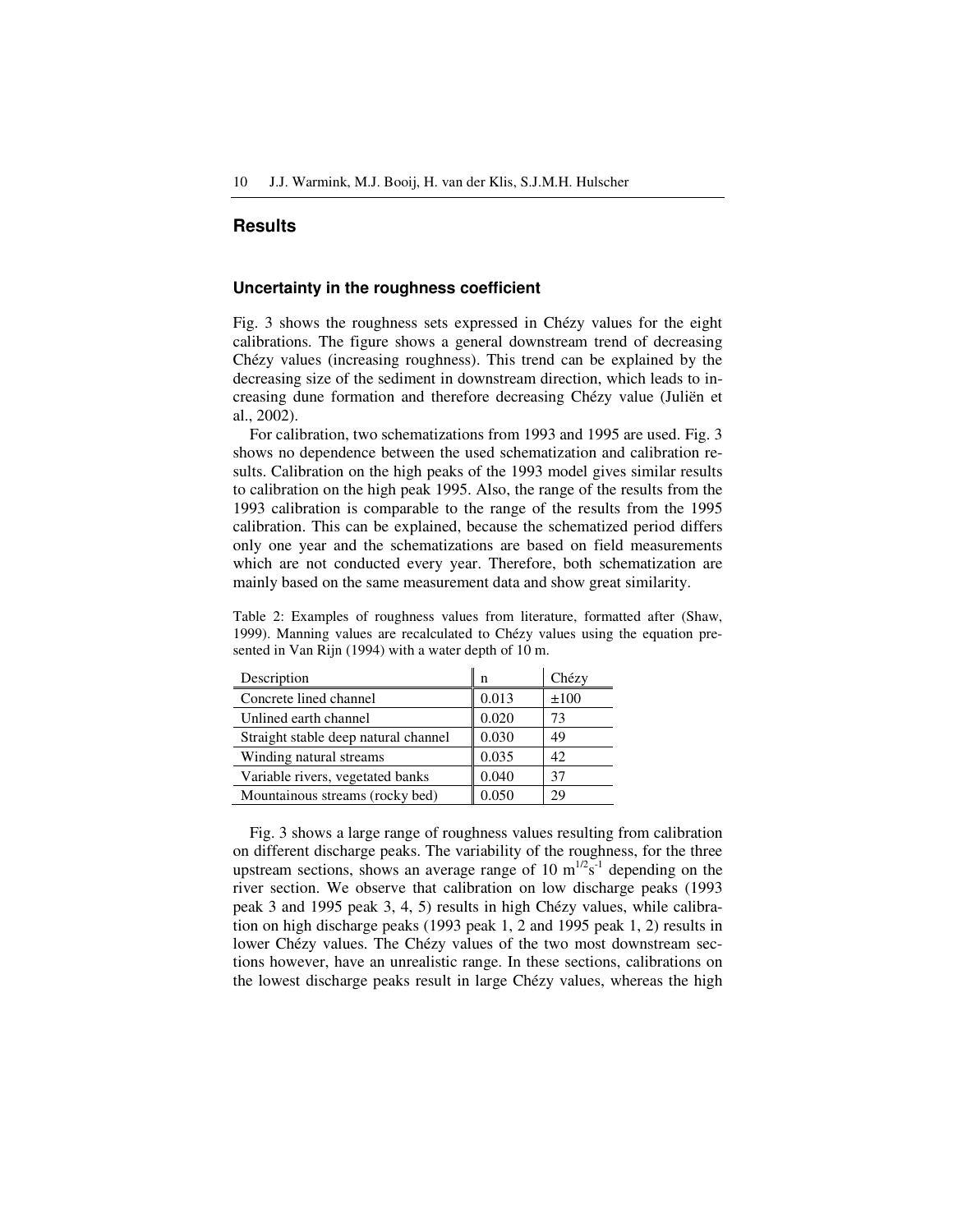discharge peaks give more realistic results compared to literature. This can be explained by the presence of tidal influence in the downstream sections, which results in an oscillation in the measured data. Although the oscillation is imposed on the downstream boundary condition, a small shift in propagation time of the tidal wave upstream may cause large discrepancies between the measured and predicted data. This difference is then compensated, during calibration resulting in unrealistic Chézy values. At high discharges the tidal influence is suppressed by the high river discharge and therefore has less effect on calibration. At all discharges, the tidal wave does not propagate beyond Zaltbommel. So the large range in Chézy values in the three upstream sections is not influenced by tide.



Fig. 3: Variation in Chézy values due to calibration on different water levels.

The calibrated roughness shows values between 63 and 44  $\text{m}^{1/2}/\text{s}$ , with and average in the three upstream sections of 51  $\text{m}^{1/2}/\text{s}$ . Values around 50 are quite high for natural channels. Table 2 shows average Chézy values presented in literature for different stream types. A Chézy value of 49 m $^{1/2}/s$ corresponds to "straight stable deep natural channels" (Shaw, 1999), which does not correspond to the Waal River (C = 44 m<sup>1/2</sup>/s according to Juliën et al (2002). This indicates that the combined other features and parameters in the model (e.g. floodplain roughness, energy losses due to spillways, etc.) have low Chézy values compared to the actual roughness, or model errors result in an overestimation of the resistance. The overall overestimation of roughness is compensated by calibration, resulting in relatively high Chézy values of the main channel. High values for the Chézy coefficient increase the flow velocity and the amount of discharge through the main channel compared to the floodplain area. Therefore, the flow velocity in the main channel is overestimated, while floodplain flow velocity is underestimated.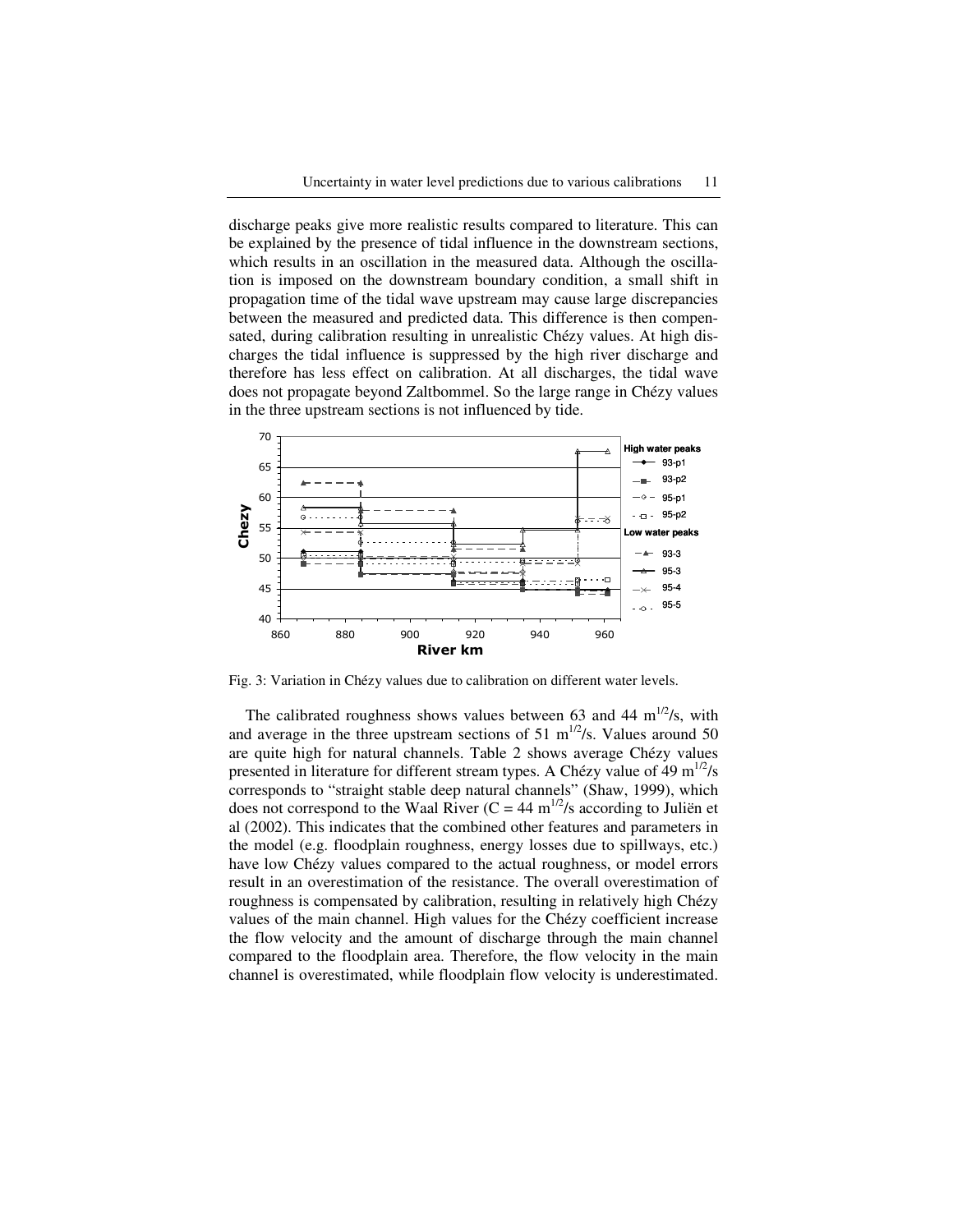This uncertainty has significant influence when the results from the hydrodynamic model are used for morphological predictions.

In Fig. 4 the roughness values resulting from calibration are compared to the height of the peaks used for calibration. This comparison is conducted at the measurement station Nijmegen-Haven, because this location has least influence from the upstream and downstream boundary conditions. Fig. 4 shows a strong linear relation between the water level used for calibration and the resulting Chézy value ( $R^2 = 0.82$ ). Consequently, calibration on a low water level only gives reliable results at that particular water level. Extrapolation of the roughness calibrated on low water levels is therefore, not valid. This conclusion is also drawn by Udo et al. (2007) who suggested a table with calibrated roughness values which depend on the discharge.



Fig. 4: Relation at Nijmegen Haven between the water level used for calibration and the resulting Chézy value.

#### **Effect of uncertain roughness on water level predictions**

We observe that the range in Chézy values has a significant effect on the predicted water levels (figure not shown). The differences between predicted and measured data range from 0.73 m for the simulations based on calibration on a high discharge peak to -0.60 m for simulations based on calibration on a low discharge peak. The difference between the highest and the lowest error is a constant 0.45 m. In consent with Fig. 3, the systematic increase of Chézy values over the river stretch with decreasing calibration water level, results in a systematic decrease of the water levels. We observe that water levels resulting from roughness calibrated at low water level, perform better at periods of low water levels and water levels resulting from roughness values calibrated at high water level perform better at periods of high water levels.

The hydraulic roughness in the model depends on equation 1. This equation however, is only valid under high water levels when subaqueous dunes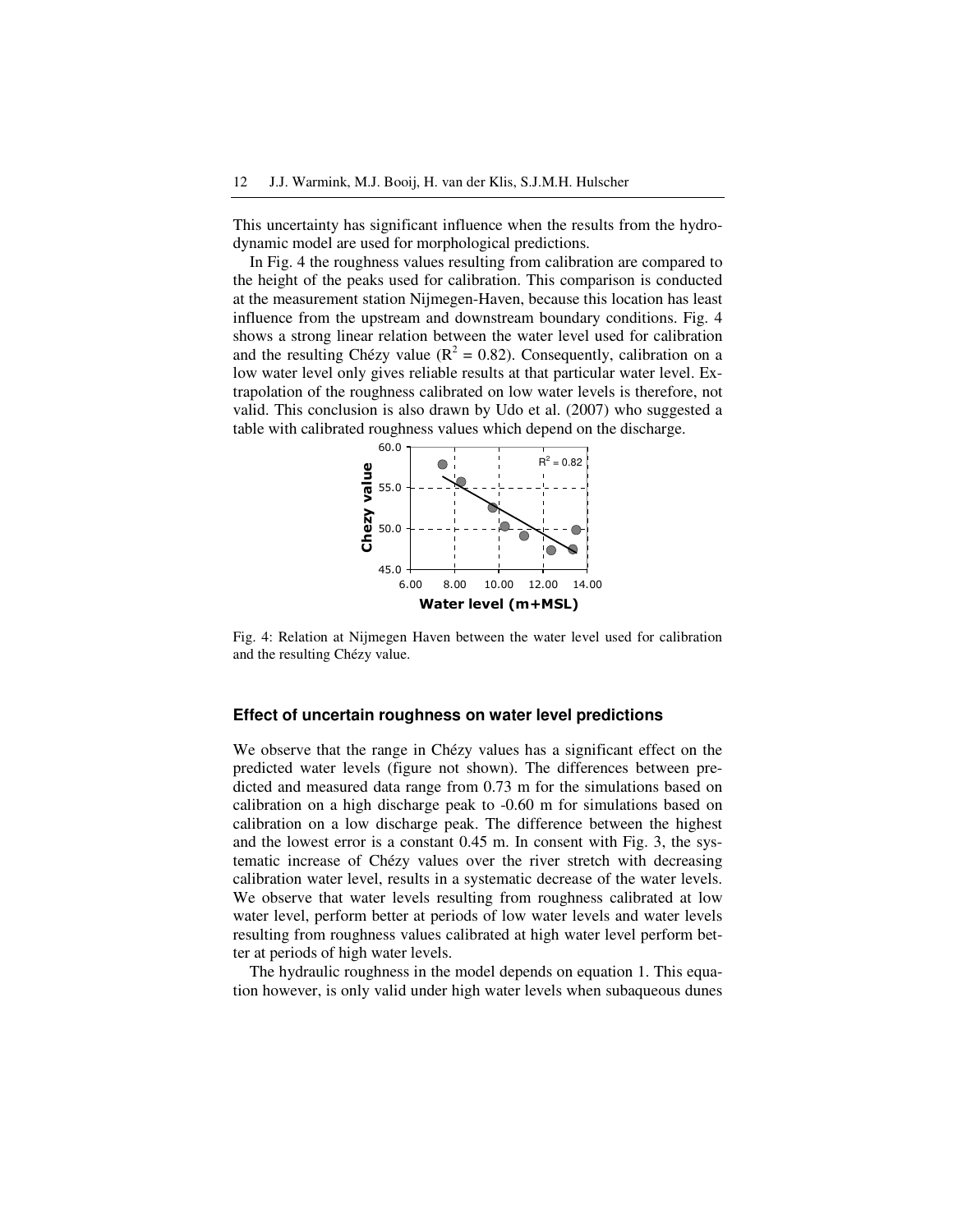are in equilibrium with the water depth. At low discharges, no dunes develop on the river bed and bed roughness is caused by smaller bed forms and grains which are not represented in equation 1. Therefore, the calibrated roughness does not represent the real roughness of the river bed under low flow conditions. For further analysis only the calibrations on high water levels are considered.

If the calibration on low water levels is not taken into account (Fig. 5), the range of roughness values decreases. Both 1993 peaks show comparable results, while calibration on the 1995 peaks results in slightly higher Chézy values. The small difference in Chézy values, however, has a large effect on the resulting water levels. Fig. 5 shows that the difference in Chézy values of 2.4  $m^{1/2}/s$  between the calibration on the 93-1 and 95-1 peaks results in a 10 cm error in water levels at Nijmegen Haven measurement station. Around the 1995 peak water level, the difference between measured and predicted water levels for the 1995 model is respectively 10 cm for the water level based on the 1995 calibrated roughness and 20 cm for the 1993 calibrated roughness.



Fig. 5: Results of the verification run for the roughness values calibrated on high water levels at Nijmegen Haven measurement station. The marked lines represent the error in the verification water levels, the solid line represents the 1995 peak water levels used as input for the verification run.

Fig. 6 shows the water level used for calibration and the error of the verification run compared to the measured water level at Nijmegen Haven. The errors in water levels for the 1993 and 1995 peak water levels are shown, which range between -20 cm and +10 cm for the 1995 calibrated peak discharge. If Chézy is calibrated on the high water levels, the error increases with decreasing water levels, therefore the water level prediction of the model calibrated on the high discharge is uncertain for low water levels.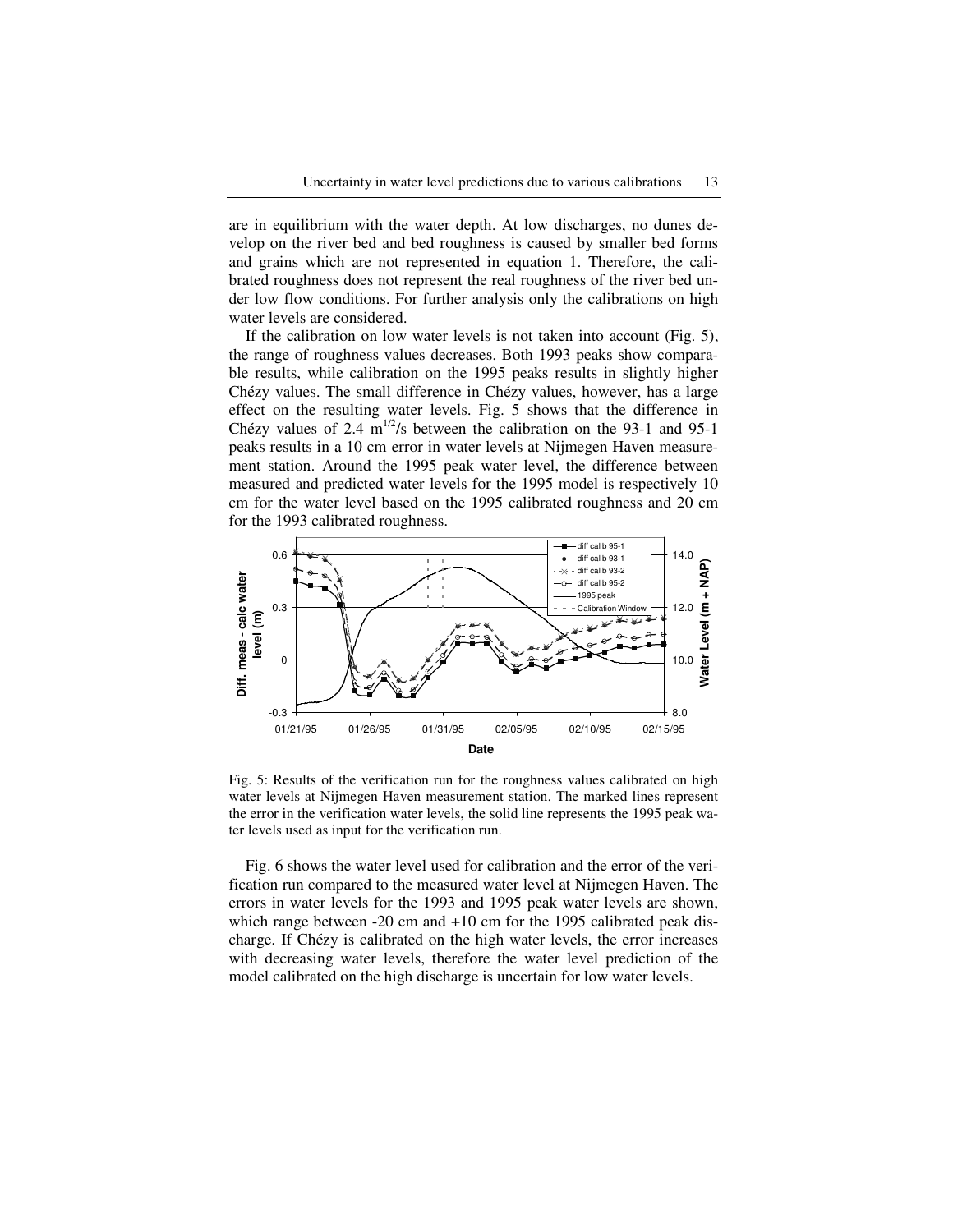The design water level of  $14.8 \text{ m} + \text{MSL}$  at Nijmegen Haven is estimated based on the stage-discharge relation and is plotted in Fig. 6. This figure shows that the error at the design discharge is difficult to predict. If the water level deviates from the calibrated value, the error in the simulation becomes larger. This indicates that the calibrated model is only valid under the circumstances used for calibration. A deviation of one meter from calibration circumstances, which is smaller than the step from calibration to design conditions, results in errors up to 20 cm.



Fig. 6: Relation between the error in predicted water levels and the measured water level at Nijmegen Haven. The predicted water levels are computed using the 1995 model with the 1993 and 1995 calibrated roughness values. Subsequently, the difference between predicted water levels and the measured water levels are calculated and compared to the measured water levels to show the sensitivity for small deviations from the calibration water level. The vertical lines represent the water level used for calibration and the design discharge.

# **Discussion**

This case study comprises an uncertainty analysis of the calibration of the WAQUA model. As a first step, the variability of the roughness is assessed which shows the average range in roughness values of 10  $m^{1/2}s^{-1}$  depending on the river section. For example, the roughness of the floodplain area does not influence the bed roughness at low water levels because the floodplain is no part of the flow. Therefore, errors in floodplain roughness parameterization are not compensated in the calibration coefficient at low flows. Because these errors are not accounted for during calibration, extrapolation of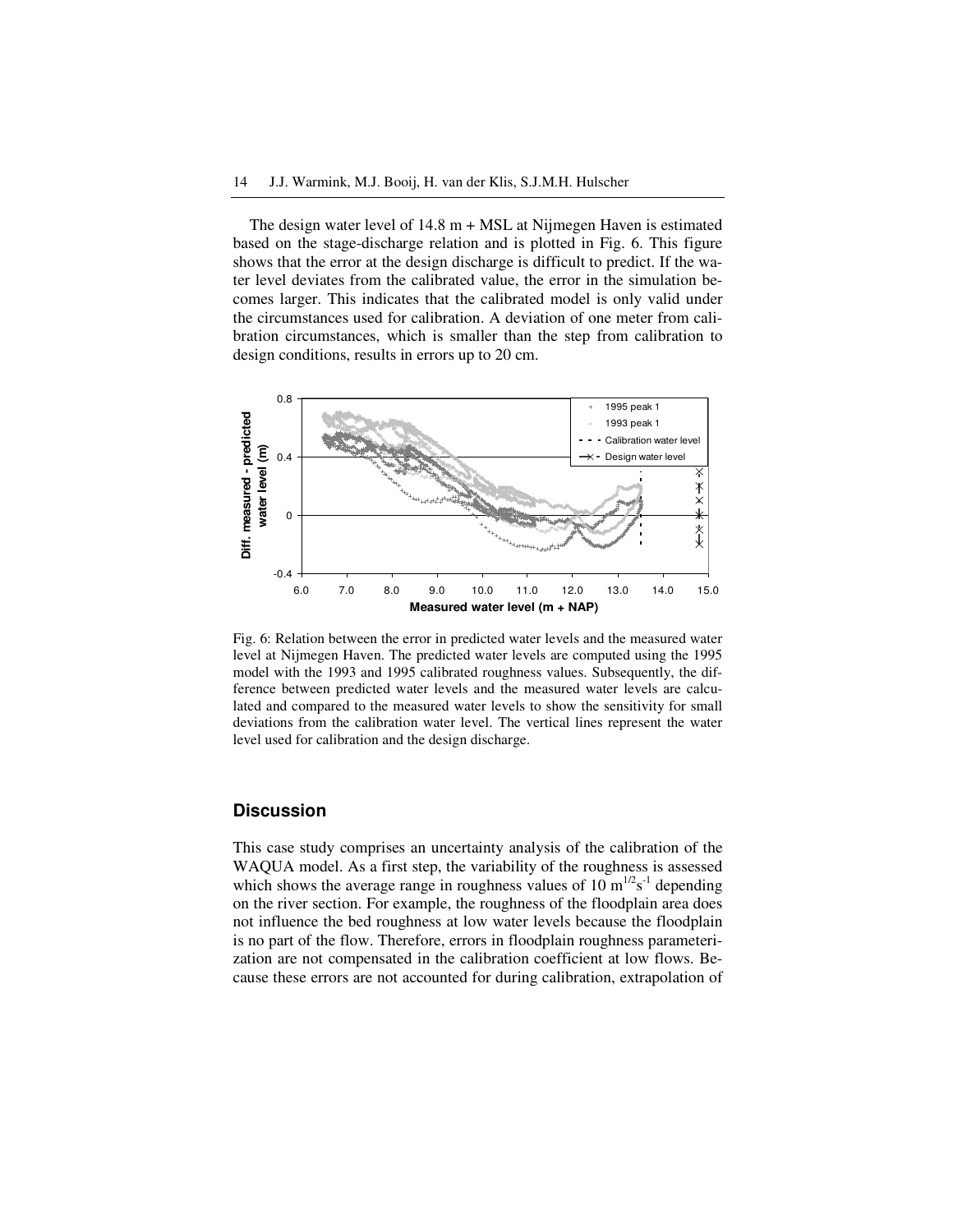the calibration coefficient is not valid from low to high discharges. If only high discharges are taken into account (Fig. 5) the differences between calibrated Chézy values are less pronounced and result in smaller errors. However, also at high discharges empirical relations have different effects at different discharges. This variability can be explained by the relation between water level and roughness of subaqueous dunes which is different under various discharges. This variability, however, is not included in equation 1. After extrapolation this results in uncertainties in the predicted water levels.

Because no measurement data are available for calibration on the design discharge, extrapolation will always be needed. Therefore, the effect of extrapolation of the calibration coefficient on the uncertainty of the model results is inherently unknown. In practise, it is assumed that the calibrated roughness predictor is valid under design circumstances. However, Fig. 4 Fig. 6 shows that water level calculations are not stable around the period of the calibrated discharge, but show a large uncertainty band. Therefore, a small deviation in predicted water level from the water level used for calibration, results in significant errors in the predicted water level. Errors up to 20 cm are shown in Fig. 6 for deviations of 0.5 m from the calibration water level.

It is uncertain how the hydraulic roughness will be influenced under design conditions. When the regression line in Fig. 4 is extended to design conditions (approx.  $14.8 \text{ m} + \text{MSL}$ ), the Chézy value will decrease. However, when the trend of the Chézy values resulting from calibration on the three highest water levels is extended, the Chézy value will increase with increasing water level. A similar visual extrapolation of the error in Fig. 6 indicates a range of possible errors between -30 cm up to + 50 cm.

It is shown that multi-objective calibration is not valid in this case, because roughness calibrated on lower discharge performs better for lower discharges and vice versa. Calibration causes all errors in the model, input and parameters, to be compensated. Errors are introduced by parameterization of hydraulic roughness in hydrodynamic river model. These errors have other sources for different circumstances, caused by limitations in the parameterization. At different discharges different physical processes are not (well) reflected. The errors are specifically compensated, but only for the circumstances during calibration. Therefore, calibration decreases the model uncertainty for calibration circumstances. However, if the calibrated roughness value is extrapolated, errors are again introduced because different physical processes are present at the extrapolation circumstances. This results in an increase of the model uncertainty (Stolker and Van Velzen, 2006). As a result, the uncertainty in the roughness parameter and water levels increases and the calibration coefficient introduces uncertainty.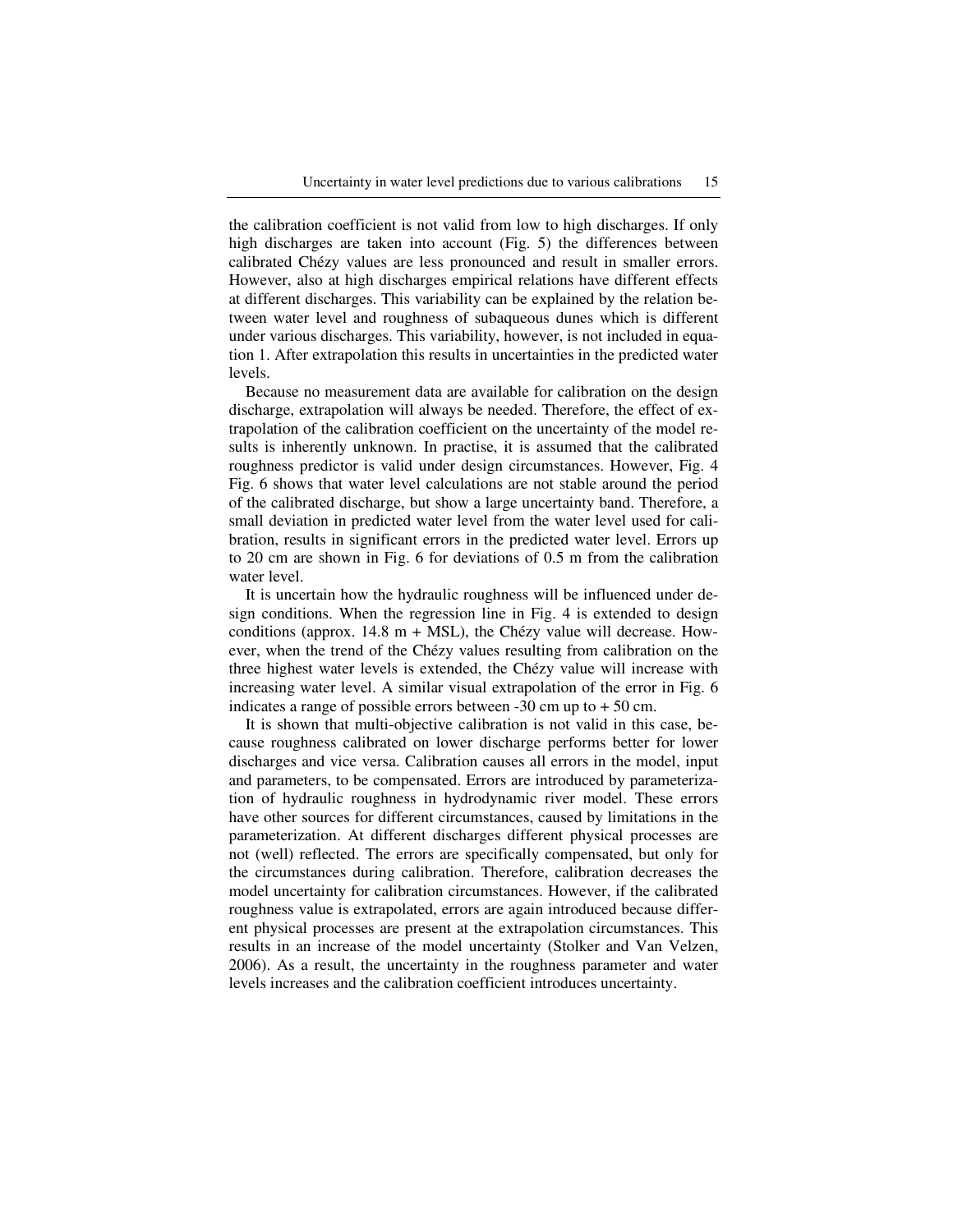The calibrated roughness is small compared to literature, indicating a structural overestimation of the roughness in other parts of the model. The location of this overestimation of roughness throughout the model is difficult to determine, because calibration compensates all model errors at the measurement locations, independent of the location of the uncertainty in the model. The challenge is to quantify these uncertainties and thereby decrease total model uncertainty after extrapolation.

## **Conclusions and ongoing research**

It has been shown that roughness calibrated on different peaks shows a large variability up to differences in Chézy values of 11  $m^{1/2}/s$ . When only the four high discharge peaks are considered, this range decreases to 2.4  $m^{1/2}/s$ . The calibrated roughness value is low compared to literature, indicating an overestimation of the other combined resistance parameters or model errors.

The uncertainty in Chézy values results in a large uncertainty up to 65 cm for low water level predictions while the model is calibrated on high water level. However, the used roughness predictor is not valid for low water levels, therefore it is concluded that the WAQUA model calibrated on high water levels is not appropriate to calculate water levels during low flows without a separate calibration.

A strong linear relation exists between the water level used for calibration and the resulting roughness. This relation indicates that extrapolation of calibrated roughness introduces uncertainty in the model results. It is shown that computed water levels to calibration water levels have a relatively large uncertainty band. A difference of 0.5 m between the calibration water level and predicted water level results in significant errors up to 20 cm. The difference between the calibration water level and design water level is approximately 1.2 m. Therefore, the uncertainty in model results after extrapolation is significant.

In future research the source and location of uncertainties in the roughness predictor will be studied. This knowledge can decrease the uncertainty in the predicted water level due to extrapolation. With classification (Table 1) and quantification an indication is given of the total uncertainty which is inherent in numerical modelling. Quantification of uncertainty in models will give information on the reliability of the model results and will therefore be helpful in decision making processes.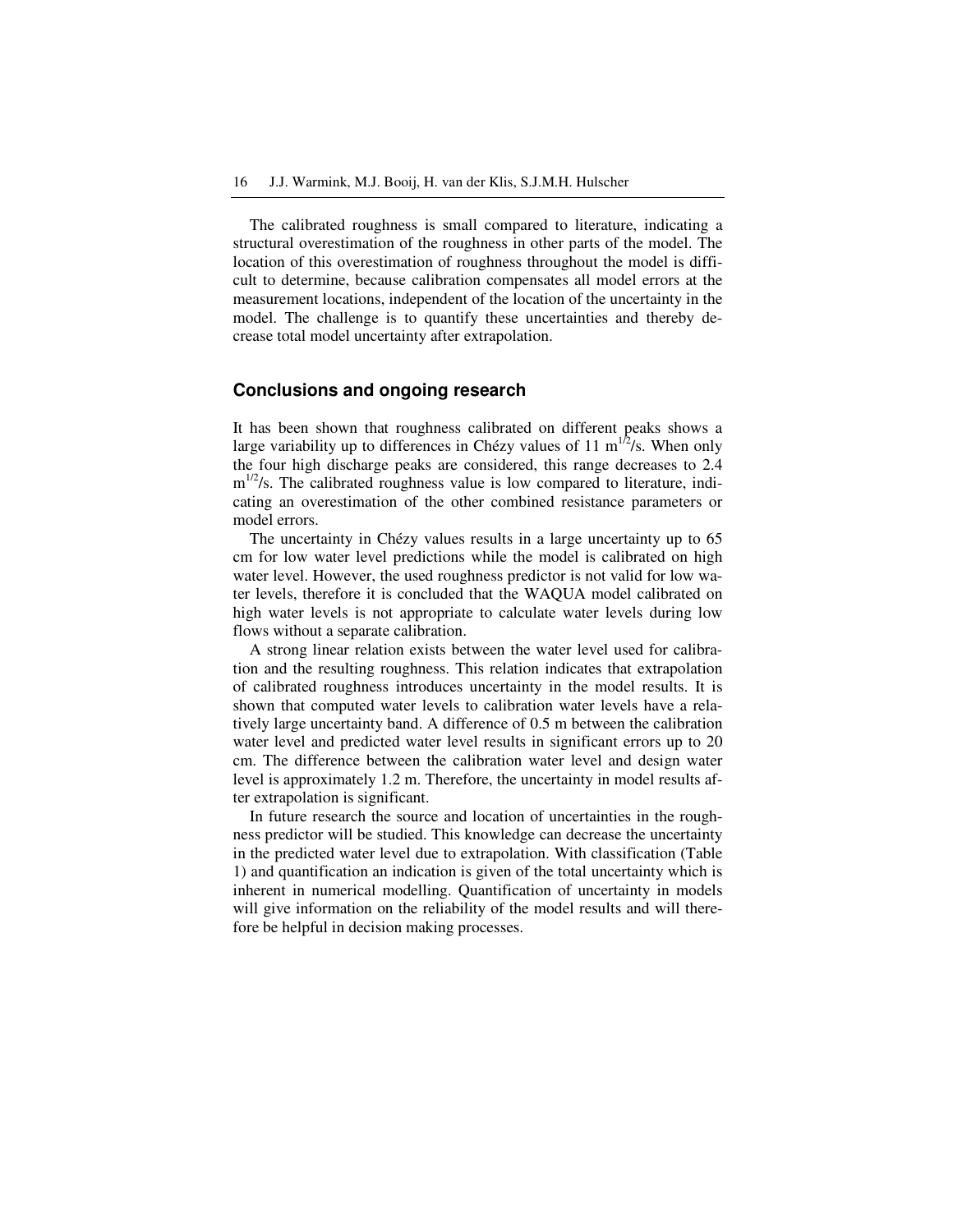## **Acknowledgements**

This research is supported by the Technology Foundation STW, applied science division of NWO and the technology program of the Ministry of Economic Affairs. We thank the Dutch Water Board (RWS-DON and RIZA) for providing the model to do the analysis. Especially, we thank Chris Stolker (WL | Delft Hydraulics) for his help with the WAQUA model his constructive comments and advise on the initial draft of this paper

#### **References**

- Bates PD, De Roo APJ (2000) A simple raster-based model for flood inundation simulation. Journal of Hydrology 236: 54
- Chang CH, Yang JC, Tung YK (1993) Sensitivity and uncertainty analysis of a sediment transport model: a global approach. Stochastic Hydrological Hydraulics 7:299-314
- Chow, VT (1959) Open channel hydraulics. McGraw-Hill Book Company New York USA
- DHI (2007) MIKE FLOOD

http://www.dhigroup.com/Software/WaterResources/MIKEFLOOD.aspx Horsholm

- Duits MT, Wijbenga JHA (1998) Actualisatie WAQUA Rijntakken/Maas. Inregelen bij varierende afvoer (fase 2) HKV Lijn in Water (in Dutch)
- Hoerner SF (1965) Fluid-dynamic drag Published by the Author
- Janssen PHM, Slob W, Rotmans J (1990) Gevoeligheidsanalyse en onzekerheidsanalyse: een inventarisatie van ideeen, methoden en technieken. National Institute for Public Health and the Environment Bilthoven:119 (in Dutch)
- Juliën PY, Klaassen GJ, Ten Brinke WBM, Wilbers AWE (2002) Case study: Bed resistance of Rhine River during 1998 flood. Journal of Hydraulic Engineering 128: 1042-1050
- Klopstra D, Barneveld HJ, Van Noortwijk JM, Van Velzen EH (1997) Analytical model for hydraulic roughness of submerged vegetation. Proceedings of theme A, managing water: coping with scarcity and abundance
- Noordam D (2006) Hydraulic resistance in rivers and related uncertainties Literature review. University of Twente. ISSN 1568-4652
- Rijkswaterstaat (2005) Gebruikershandleiding WAQUA Versie 10.41. (in Dutch)
- RIVM/MNP (2003) Leidraad voor omgaan met onzekerheden, quickscan hints en acties-lijst. Project Onzekerheidsanalyse S/550002/01/OP National Institute for Public Health and the Environment Bilthoven (in Dutch)
- Shaw EM (1999) Hydrology in practice Third Edition. Stanley Thornes Ltd Cheltenham United Kingdom ISBN 0-7487-4448-7
- Stolker C, Van Velzen EH (2006) Verschilanalyse toetspeilen HR2006 -- HR2001: bovenrivieren Maas. WL | Delft Hydraulics, RWS RIZA (in Dutch)